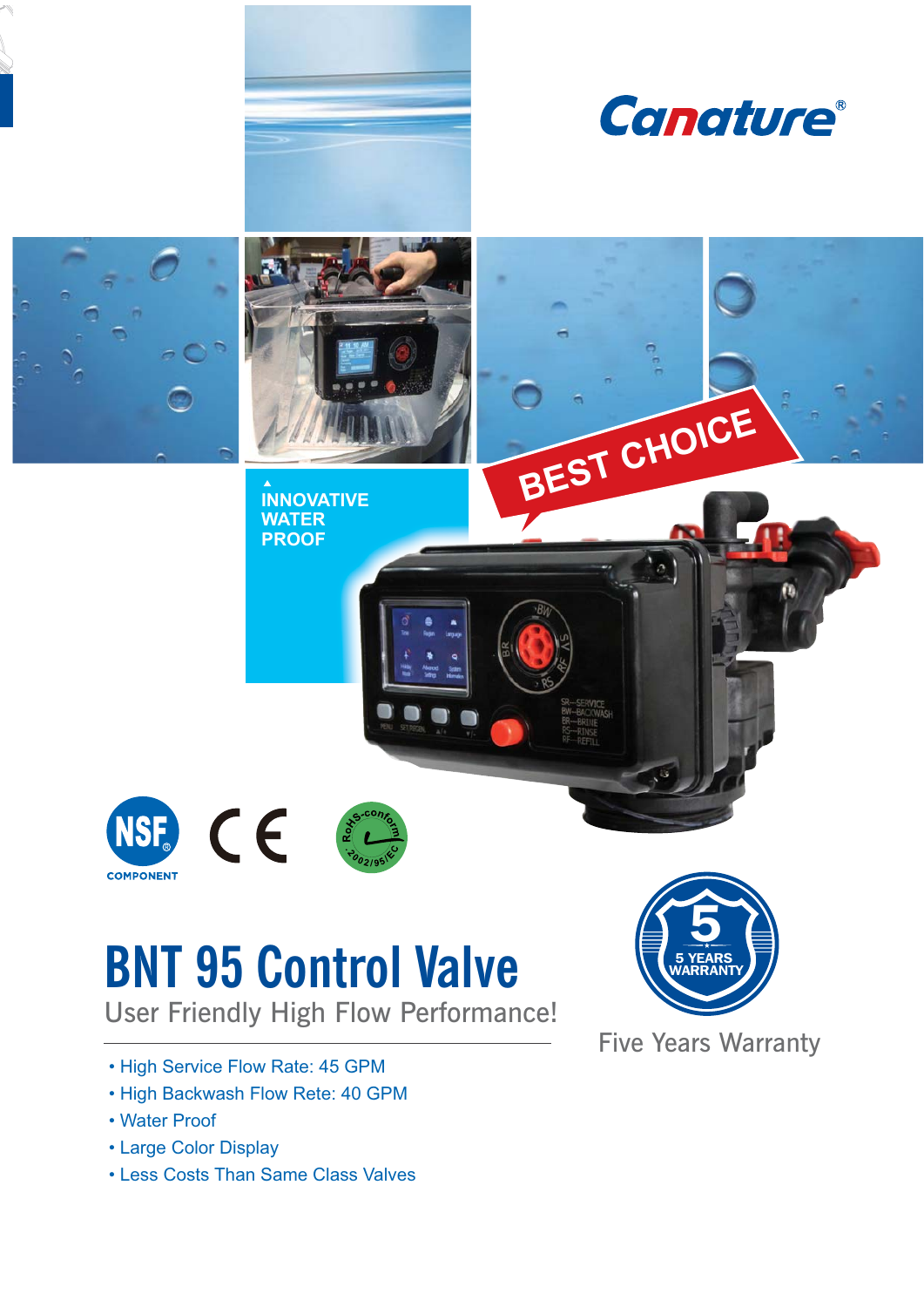## **BNT 95 Control Valve**

User Friendly High Flow Performance!

### **Highlights:** Time saving quick connects on all Reliable electronic sensors, piston, connections for easy installation seals and spacer technology including power cable Regenerates up to 10 CF User friendly large color display (280 L) softener systems shows time of day, total remaining capacity, and flow indication Noryl PPO High Strength Additional access ports with quick Integrated turbine meter

connect clips for easy sample points

## **Features:**

- Exclusive Canature control valve with reliable electronic sensors, piston, seals and spacer technology
- Water proof power head enclosure
- Up to 50.0 GPM flows (valve only) for commercial softening and filtration applications
- Regenerates up to 10 CF (280 L) softener systems
- Time saving quick connects on all connections for easy installation including power cable
- Additional access ports with quick connect clips for easy sample points
- Fully adjustable cycle times
- Meter Immediate, Meter Delayed, Meter with Day Override, and Calendar Clock mode
- Integrated turbine meter 48 hour self charging battery back-up keeps time-ofday stored while program settings are kept in permanent memory
- User friendly large color display shows time of day, total remaining capacity, and flow indication
- Simple to set program settings
- Uses less power than an alarm clock (Less than \$2 annually)

| <b>Specifications</b>                |                          |  |  |  |  |  |  |  |
|--------------------------------------|--------------------------|--|--|--|--|--|--|--|
| Valve Body Material                  | Noryl (PPO)              |  |  |  |  |  |  |  |
| <b>Plumbing Connections</b>          | 1", 1.25", 1.5" BSP, NPT |  |  |  |  |  |  |  |
| <b>Tank Thread</b>                   | $2.5$ ", $4$ "           |  |  |  |  |  |  |  |
| Adjustable Cycles                    | Yes                      |  |  |  |  |  |  |  |
| Regeneration                         | Down Flow                |  |  |  |  |  |  |  |
| <b>Meter Accuracy</b>                | $+/-5%$                  |  |  |  |  |  |  |  |
| Maximum Meter Capacity               | 99,999 GAL               |  |  |  |  |  |  |  |
| <b>Top Distributor</b>               | $1.05$ ", $2$ "          |  |  |  |  |  |  |  |
| Drain Line                           | 3/4" BSP, NPT            |  |  |  |  |  |  |  |
| <b>Brine Line</b>                    | 1/2" BSP, NPT            |  |  |  |  |  |  |  |
| Flow Rates (Valve Only 50 psi inlet) |                          |  |  |  |  |  |  |  |
| Continuous (15 psi drop)             | 38.7 GPM                 |  |  |  |  |  |  |  |
| Peak (25 psi drop)                   | 50.0 GPM                 |  |  |  |  |  |  |  |
| Max. Backwash (25 psi drop)          | 35.8 GPM                 |  |  |  |  |  |  |  |
| Cv                                   | 10.0                     |  |  |  |  |  |  |  |
| <b>Typical Applications</b>          |                          |  |  |  |  |  |  |  |
| Softeners                            | up to 24" Diameter       |  |  |  |  |  |  |  |
| Filters                              | up to 24" Diameter       |  |  |  |  |  |  |  |
| <b>Electrical</b>                    |                          |  |  |  |  |  |  |  |
| Input                                | 110/220V 50/60Hz         |  |  |  |  |  |  |  |
| Output                               | 12V AC 50/60Hz 410mA     |  |  |  |  |  |  |  |
| Certification                        | <b>cUL</b>               |  |  |  |  |  |  |  |
| <b>Operation Ratings</b>             |                          |  |  |  |  |  |  |  |
| Max. Working Pressure                | 20 - 125 psi             |  |  |  |  |  |  |  |
| Max. Temperature                     | 34F - 110F               |  |  |  |  |  |  |  |
| <b>Additional Information</b>        |                          |  |  |  |  |  |  |  |
| Gross Weight                         | 14.5kgs                  |  |  |  |  |  |  |  |

Material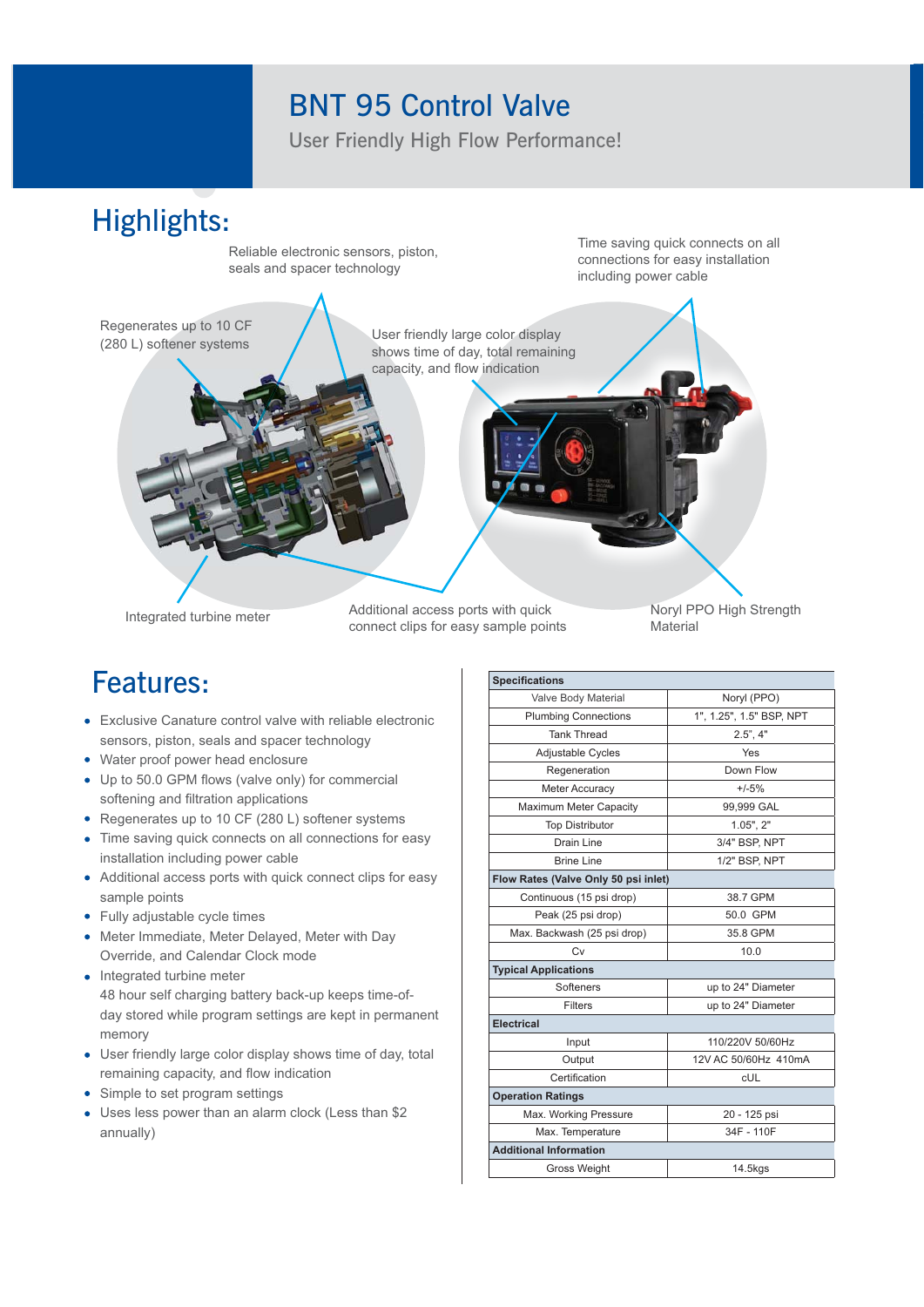







 $\bar{1}$ 

**Service Flow Rate** 



\*This chart compares to different sizes / classes of valves without showing competitor names.\*

**Maximum Backwash Flow Rate-GPM** 



\*BNT 95 valve has the highest back wash flow rate in its class of valves.<sup>\*</sup>

#### **User Friendly Program**



System Information